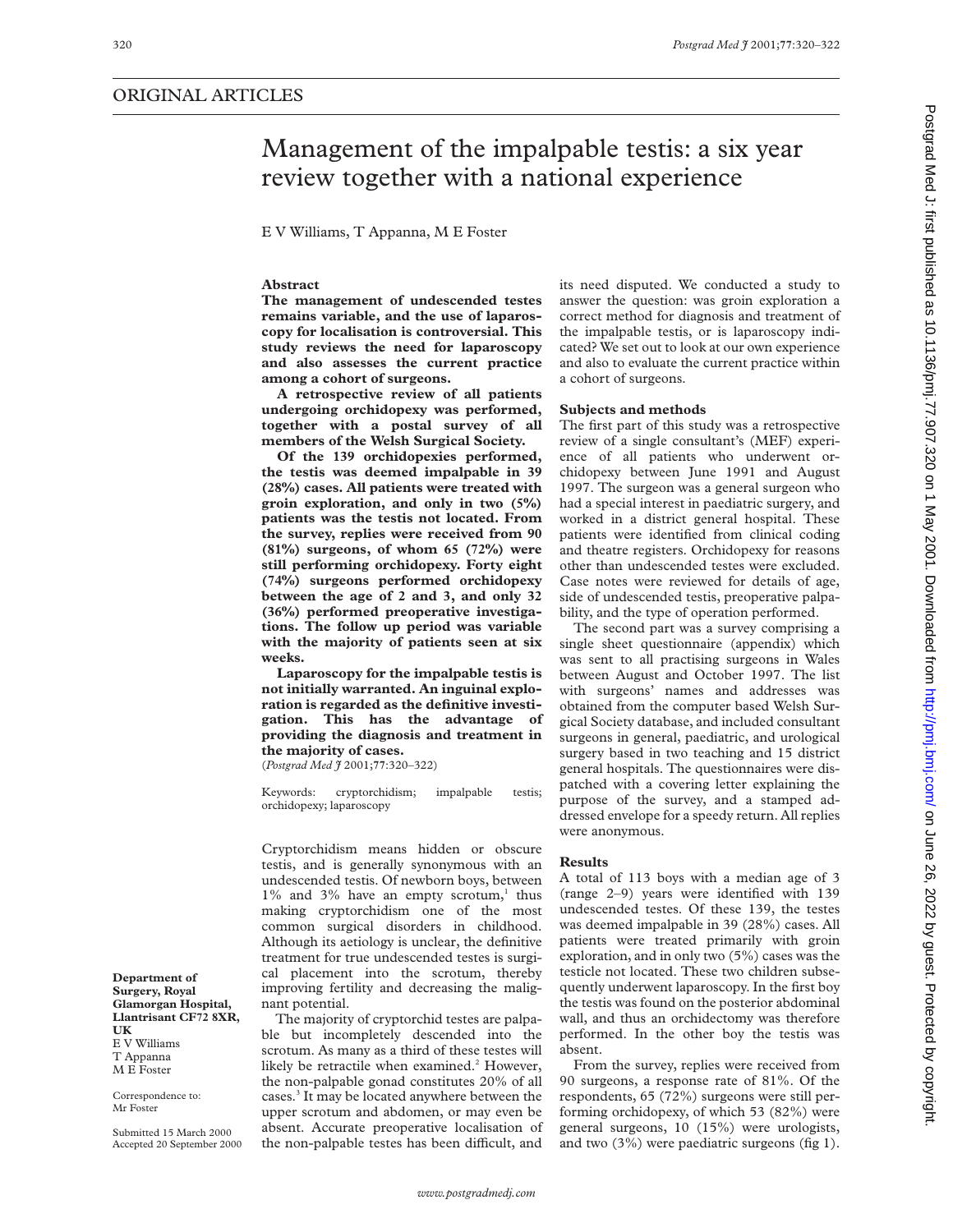



*Figure 2 Age of operation.*

The age of operation by Welsh surgeons is shown in fig 2, with only 35 (54%) surgeons operating in patients younger than 2 years old. One surgeon operated at the age of presentation. Under half (45%) of the surgeons stated that they would not perform any investigations for the impalpable testes. Of the investigations performed 24 (37%) surgeons would utilise ultrasound, five (8%) would use computed tomography, and three (5%) magnetic resonance imaging (MRI). Only three (5%) surgeons, however, would perform laparoscopy as their primary investigation. One surgeon did not specify a preference.

The operation of orchidopexy was performed by 48 (74%) surgeons as a day case. The follow up was variable, with 32 (64%) surgeons seeing their patients between six and 26 weeks. However, 20 (26%) would follow their patients up for a year or more.

#### **Discussion**

The major indications for surgically placing a cryptorchid testis into the scrotum are to enhance fertility, to repair a concomitant hernia, and to reduce the incidence of trauma and pain. Orchidopexy further reduces the likelihood of torsion, produces psychological and cosmetic benefits, and provides easier examination for testicular tumour. Management of the impalpable testis is however more complex. Consideration must be given as to whether the testis is absent or not. In our series there is only one patient with an absent testis. This is lower than the reported incidence, where reports of up to 59% of unilateral non-palpability are due to testicular absence, and 5% of bilateral non-palpable testis are due to anorchia.<sup>45</sup> In these patients with bilateral impalpable testis, some clinicians would proceed with a challenge of  $\beta$ -human chorionic gonadotropin (HCG stimulation test), in order to see if a response in the serum testosterone is noted.

In the last decade there has been an increasing emphasis aimed at preoperative localisation of the impalpable testis. The inference is that when the testis is impalpable preoperatively, a fruitless groin exploration may herald a frustrating search for an elusive gonad. Selective gonadal arteriography or venography has been proposed, but these procedures are invasive, require radiation, and may need additional anaesthesia.<sup>6</sup> Computed tomography, on the other hand, is non-invasive, but is unreliable and also carries the risk of radiation. Other means available that are non-invasive, without exposure to radiation, are ultrasonography and MRI.7 Ultrasonography, however, is poor in localising the non-palpable testes, and the value of MRI has not yet been determined.<sup>6</sup> In contrast, laparoscopy has been found to demonstrate intra-abdominal testes accurately.8–10 Laparoscopy can reveal blind ending vessels within the abdomen, and may also visualise the spermatic vessels and vas entering the inguinal ring. These latter findings, however, indicate that inguinal exploration is still needed because often in these cases a testis will be found.

When the undescended testes are palpable then we perform orchidopexy. For those "impalpable testis" (28%), we feel that the majority are palpable but are not found when the child is seen in clinic, as examination of this area is difficult even in the hands of experts. When assessment is made in the outpatient setting it is important that the room is warm and that the child is relaxed and cooperative. Another important examination carried out on a patient with an impalpable testis is an examination under anaesthesia. The cremasteric reflex is dampened during general anaesthesia, so a retractile testis may be palpable under anaesthesia, which is not palpable in the outpatient department. In our practice we noted discrepancies in the palpability of testes referred by the paediatricians (consultants, registrars, senior house officers) and the general practitioners. As most (95%) of these testes were located in the groin on inguinal exploration, we feel that other preoperative investigations (ultrasonography, MRI, computed tomography, and laparoscopy) are not necessary.

Godbole *et al* in a recent study reviewed the place of laparoscopy for the impalpable testis.<sup>11</sup> They found that by performing a laparoscopy they would have avoided a negative exploration in 42% of cases. In contrast, the results of our study has shown that performing a laparoscopy routinely in all cases of impalpable testes leads to a number of unnecessary laparoscopies, because most of the impalpable testes (95%) can be localised through an inguinal incision with or without extension. Several recently published studies support our findings.12–14

The results of the all Wales survey have shown that orchidopexy is still performed by a